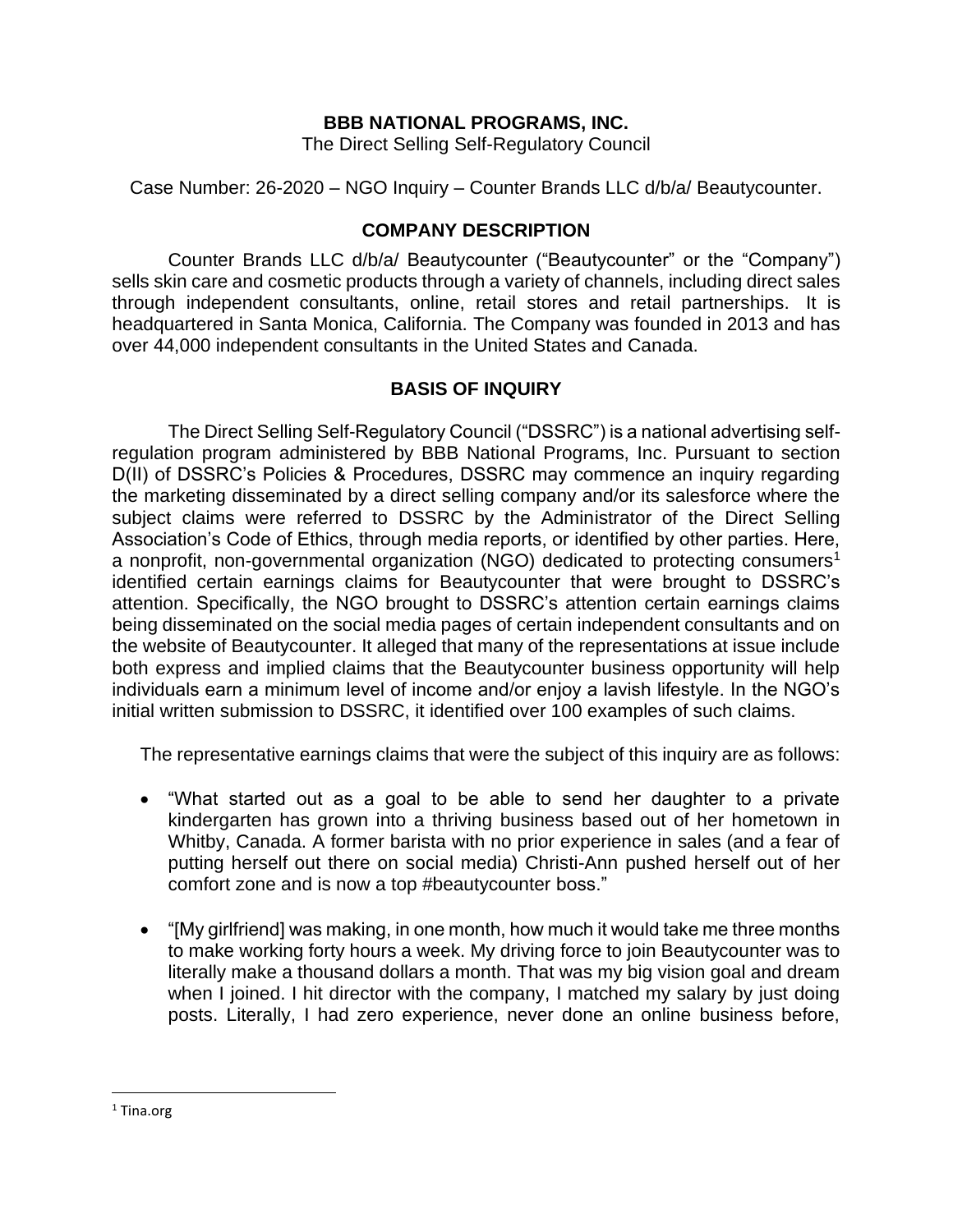never sold anything (except a killer latte) before, and I turned this business into a six-figure income."

- "In three years of being with Beautycounter I have increased my income by 600 percent…" So right before I did this, I used to work for the government. I had a really nice cushy job, great benefits…But recently I've been able to replace that income, which makes me feel so proud of myself."
- "For me, Beautycounter has given me financial freedom, it's given me the flexibility to be present at home all the time, to also be happily married and present for my husband…"
- Instagram post with copy stating "A side hustle is more than just another stream of income, it's also the new job security. More income means more options, more options equals freedom" and caption stating "Interested in earning money doing something you love and can fit in your everyday life?? DM me and I can give you more information about becoming a Beautycounter consultant!!"

# **COMPANY'S POSITION**

Beautycounter noted its appreciation to DSSRC's stated mission of monitoring marketing claims by direct selling companies and explained the Company's commitment to conduct its business operations in compliance with applicable laws and regulations.

As an initial point, Beautycounter disputed the NGO's allegations that the Company's Income Disclosure Statement (IDS) was inaccurate because it only reflected earnings data for "active" Beautycounter consultants and that it excludes thousands of Beautycounter consultants "presumably" because they don't earn money. The Company asserted that contrary to the NGO's mischaracterization of the Company's IDS, the data shown in Beautycounter's IDS is for *all* Beautycounter consultants, not just "active" consultants. The Company called DSSRC's attention to language in the IDS which states that "These figures include all Consultants, even if they had no sales and; therefore, earned no Commissions in a given month." The Company stated that the NGO's presentation of this flawed position in an article on its website demonstrated that the NGO was disingenuous in its characterization of the truth and accuracy of the Beautycounter's summary of consultant earnings.<sup>2</sup>

The Company advised DSSRC that the subject inquiry led Beautycounter to initiate a top-to-bottom review of Company marketing materials, the process in which company materials are reviewed and approved, the Company's process for monitoring consultant marketing material and the mechanism for enforcing compliant conduct by Beautycounter consultants.

<sup>&</sup>lt;sup>2</sup> Beautycounter stated that the article relies heavily upon the flawed premise that the Beautycounter IDS intentionally omits non-earning Consultants to suggest that 50% of Beautycounter Consultants earn no money in 2019 and that Beautycounter and a number of Beautycounter Consultantshave made in appropriate earnings claims as a result of the alleged flaw in the Beautycounter IDS.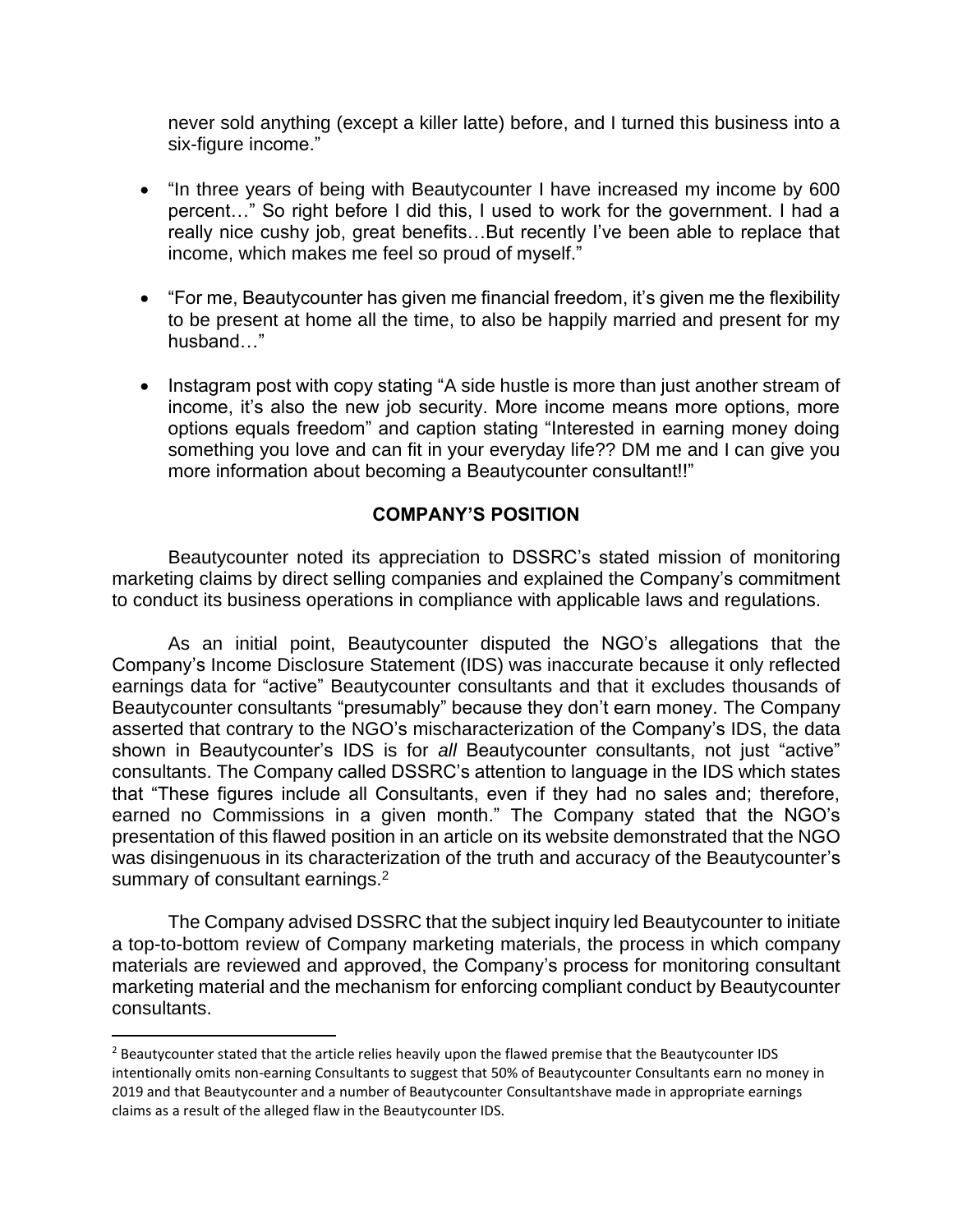Beautycounter advised DSSRC that its consultants are trained to present or refer to Beautycounter's IDS whenever discussing potential earnings as a Beautycounter consultant and the Company maintained that its 2019 IDS provides adequate disclosure of what a potential participant will generally expect to achieve as a Beautycounter consultant. The Company noted that, among other things, the 2019 income disclosure statement: a) presents earnings data, before expenses for all consultants, including those that did not earn any money; b) provides the average high and the average low earnings of consultants at different titles (including \$0 monthly earnings for participants in the bottom 25% of the consultant level; c) the percentage of consultants at each title/level; and d) a description of the known expenses typically incurred by consultants. In addition, the IDS provides average annual earnings of all consultants (including those that did not earn any income) as well as data showing the average earnings of consultants in the top 50%, 10% and 1%.

In connection with the compliance review that Beautycounter initiated, the Company advised DSSRC that it would be updating the 2019 IDS and future income disclosure statements to provide even more transparency about what a potential consultant can generally be expected to achieve. In this regard, Beautycounter proposed including: a) the percentage of consultants that had no sales and earned no income; b) the percentage of consultants who earned more than \$500; c) the percentage of consultants who earned more than \$1,000 and d) the median earnings of the top 1% of all consultants. In addition, Beautycounter proposed to provide additional information about earnings achieved or not achieved by consultants during the first 6 months after joining Beautycounter, including: a) the median income (during the first 6 months) for new consultants; b) the percentage of new consultants who earn more than \$100; c) the percentage of new Consultants who earned more than \$500; and d) the percentage of new Consultants who earned more than \$1,000.

To ensure that the appropriate disclosure of atypical earnings claims are provided with the earnings representation, Beautycounter stated that it intends to: a) make available a downloadable PDF of the Company's IDS (ii) increase emphasis and training of Beautycounter consultants on the necessity of having a clear and conspicuous disclosure when making earnings claims; (iii) provide rigorous enforcement and disciplinary action against consultants who refuse to remove non-compliant advertising or earnings claims or persist in publishing non-compliant content.

#### *Claims at Issue*

Beautycounter stated that all of the company-generated marketing claims identified by the NGO's database were removed. At that point 98 out of 104 claims had been removed when Beautycounter received DSSRC's inquiry. Four consultants who refused to remove the posts were instructed to remove them or they would be terminated. One consultant could not be identified because the social media account was no longer available. The last post was unable to be removed because the consultant no longer had access to the account.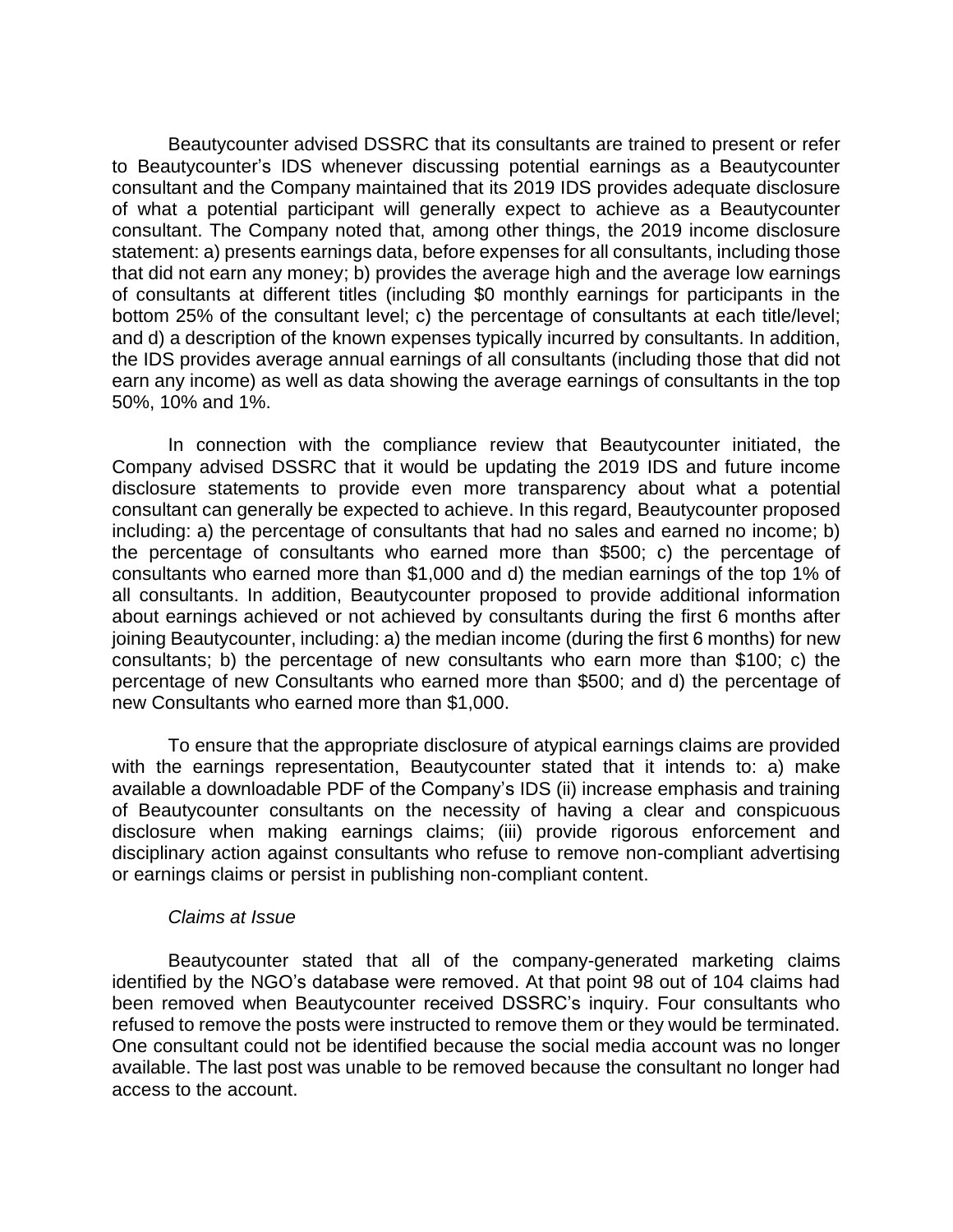Beautycounter advised DSSRC that it has a compliance team that monitors and enforces compliant conduct by its independent consultants, including monitoring claims published by independent stylists on social media pages like Facebook. In addition, Beautycounter stated that it would be increasing surveillance of consultant social media activity by using a private company to monitor social media posts made by Beautycounter consultants.

Finally, Beautycounter explained that it has undertaken to perform a compliance audit of all Beautycounter-generated social media content, including but not limited to YouTube videos, podcasts, Instagram posts, Facebook posts, digital tools and audio files. Content that is deemed to be noncompliant has been removed and edited to remove the non-compliant content. To date, this audit has included the review of more than 20 hours of YouTube video footage, approximately 20 podcasts and review of hundreds of marketing materials. Beautycounter stated that this process is ongoing.

For any remaining or unedited posts, the consultants were notified that their employment would be terminated if the income claims in the post were not removed by 2 p.m. on the date of the letter.

#### **CASE DISPOSITION**

DSSRC appreciated the bonafide, good faith efforts of Beautycounter to adequately address the claims at issue and, more specifically, remove all of the posts that were brought to its attention during this inquiry.

As noted in DSSRC's Guidance for Earnings Claims in the Direct Selling Industry, one of the greatest challenges for direct selling companies is ensuring that the earnings claims communicated by their salesforce members comply with legal and self-regulatory standards.<sup>3</sup> The Federal Trade Commission (FTC) has stated that representations about a business opportunity, including earnings claims, violate Section 5 of the FTC Act if they are false, misleading, or unsubstantiated and material to consumers.<sup>4</sup> Express and implied earnings claims must be truthful and non-misleading to avoid being deceptive, which means that claims about the potential to achieve a wealthy lifestyle, career-level income, or significant income are false or misleading if business opportunity participants generally do not achieve such results. Even truthful testimonials from participants who do earn significant income or more will likely be misleading unless the advertising also makes clear the amount earned or lost by most participants.

DSSRC determined that the prospective measures outlined by Beautycounter demonstrated a genuine commitment to vigorously monitor the representations communicated by its salesforce members, provide them with additional compliance

<sup>3</sup> https://bbbnp-bbbp-stf-use1-01.s3.amazonaws.com/docs/default-

source/dssrc/dssrc\_guidanceonearningsclaimsforthedirectsellingindustry\_2020.pdf?sfvrsn=4ecfcd36\_6 <sup>4</sup> 15 U.S.C. § 41 et seq.,